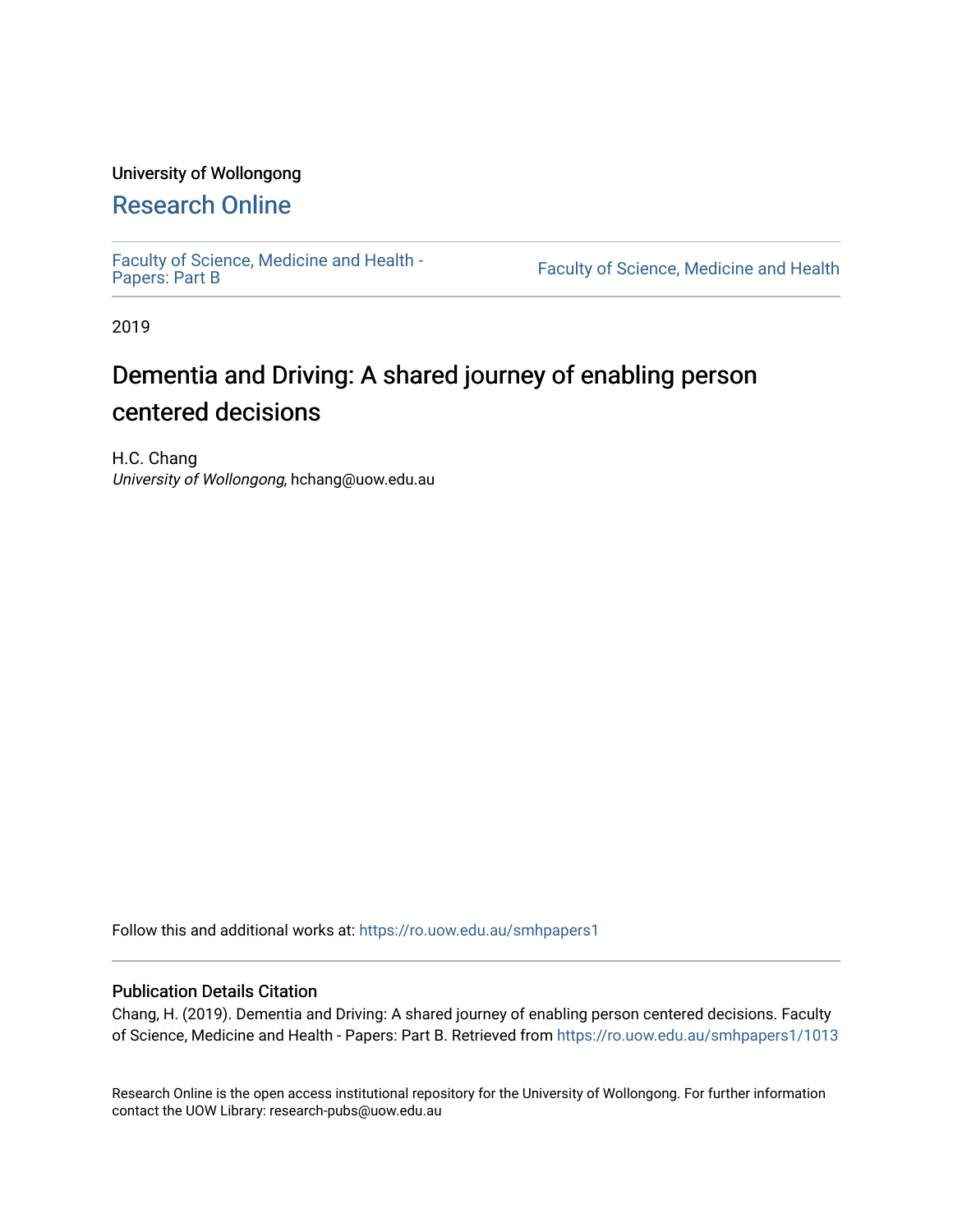### Dementia and Driving: A shared journey of enabling person centered decisions

#### Abstract

Abstract presented at the 11th International Association of Gerontology and Geriatrics Asia/Oceania Regional Congress, 23-27 October 2019, Taipei, Taiwan

#### Keywords

decisions, person, dementia, driving:, enabling, journey, shared, centered

#### Publication Details

Chang, H. (2019). Dementia and Driving: A shared journey of enabling person centered decisions. 11th International Association of Gerontology and Geriatrics Asia/Oceania Regional Congress